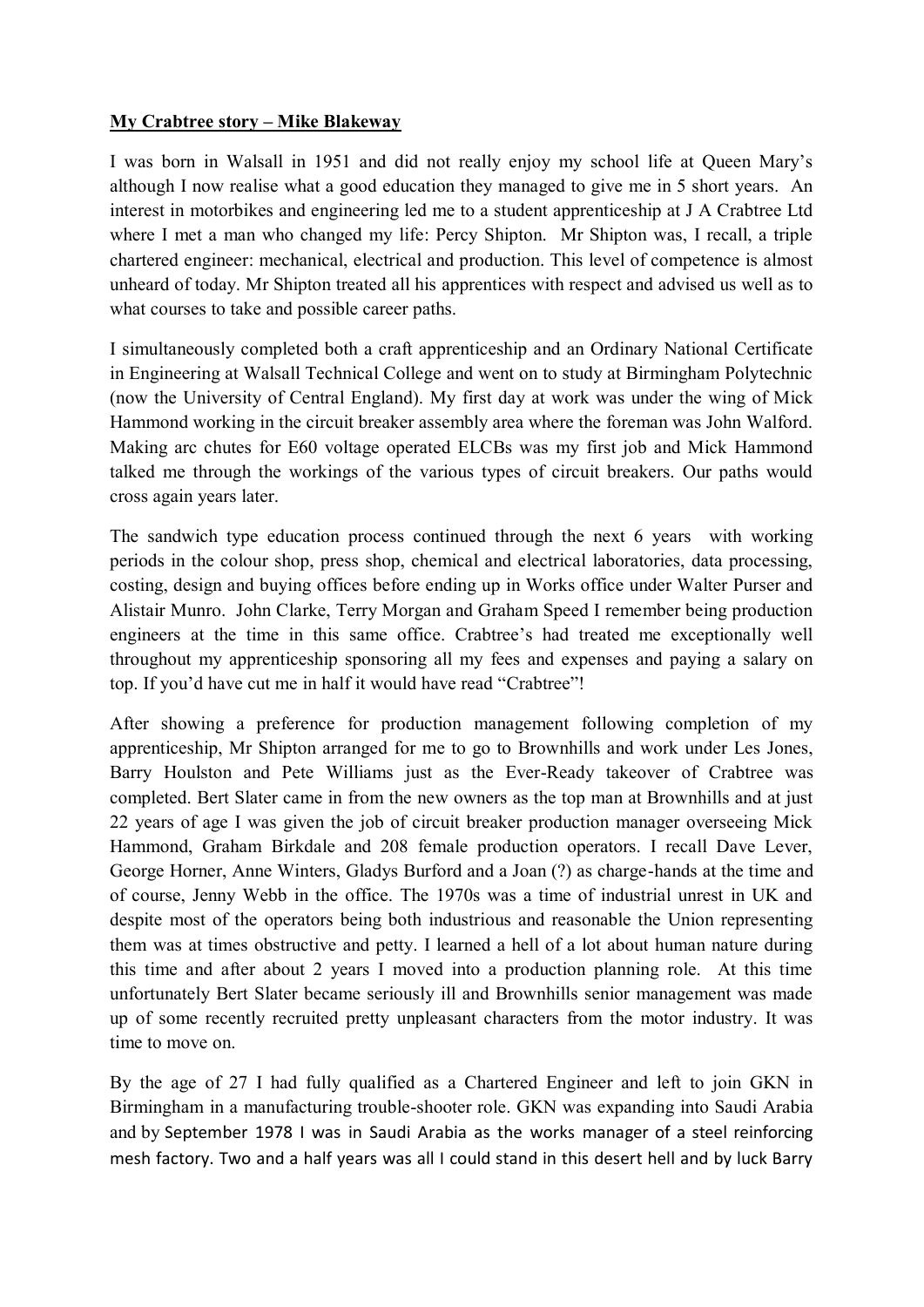Houton who had gone out to Malaysia to set up a Crabtree factory in 1976 sent me a job offer to re-join Crabtree in Malaysia as their Works manager.

I liked Ipoh, Malaysia both as a location and for its colourful Far Eastern culture. The Crabtree Malaysia team of Barry, George Koy the accountant and Fong Chin Onn the technical manager still keep in touch with me today.

Crabtree went to Malaysia to protect their E60 voltage operated ELCB market which had become subject to a tariff barrier in the country and had a wish to enter the wiring accessory market also. Sadly the venture never grew and in 1982 was wound down and I was without a job for a couple of weeks until Crabtree's competitor MEM offered me the job of works manager at their Singapore factory which had a host of problems with the manufacture of a mcb there. MEM had another loss making plant in Butterworth Malaysia making isolators, starters and metal consumer units and distribution boards. After sorting out the mcb issues and enjoying very much the life in Singapore it was decided to amalgamate the 2 loss-making factories onto the Butterworth site in 1985. This action coincided with a spurt of rapid economic development in Malaysia and MEM's decision to move to marketing its own products directly to wholesalers rather than go through an agent. The next 20 years saw uninterrupted growth of the business and a very successful period for MEM, then acquired by Delta plc. During this period I had become first General Manager and then Managing Director of the Asia Pacific businesses of Delta's electrical division.

With hindsight Crabtree missed out on a huge opportunity due to not being bold enough in the Malaysian market, not persevering through the hard times around 1980-83 and having no clear strategy to move forward in Far Eastern markets. With the C50 mcb range they had a great product to conquer the Malaysian market which had until then been fuse-based.

This idea was passed over due to selling via a sole agent who insulated Crabtree from the end-user market. They had no real end-user market intelligence to base any sort of strategy on. MEM/Delta on the other hand had initially an inferior mcb offering and 2 loss-making businesses but they hung on, persevered and surged ahead into a market dominant position not only in Malaysia but also exported into the Middle East and Africa. These were highly profitable years for the MEM brand.

All good things come to an end and in 2003 Delta sold all their electrical businesses to a US corporation who in a matter of 36 months reduced the profitable business to loss by actively failing to adapt to technological electrical Standards changes and by shifting production to China.

I retired back to Derbyshire in the UK aged 54 in 2006 to spend time with my elderly parents who had remained in the Walsall area. Sadly they both passed away the following year and with nothing to hold me in the UK I migrated to Australia in 2009 with my Chinese Malaysian wife Kim Gaik and our son Maxwell (born 1998).

Living in semi-rural South Australia I fish, raise beef cattle, rear chickens and try and keep fit bushwalking. Every year I go back to Malaysia and often to Ipoh and reminisce as I pass the